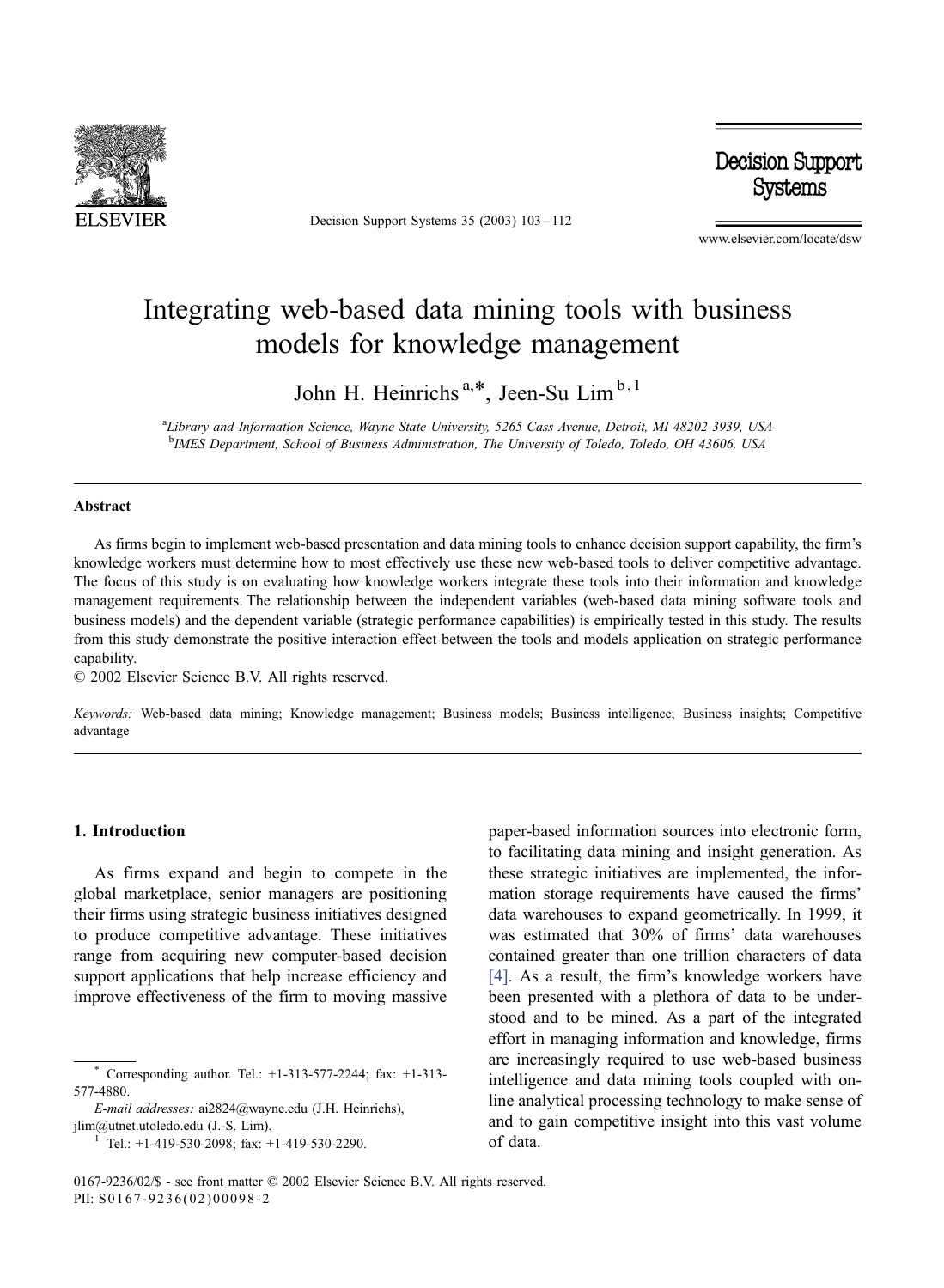Hence, the implementation of web-based data mining tools has become one of the key priorities for the firm's Chief Information Officer (CIO) [\[22\].](#page--1-0) Business intelligence capability can be used in the decision support infrastructure to assist the firm's knowledge workers in the development of strategic business opportunities and can alert the knowledge workers to investigate potential problem areas in current business operations. The firm's knowledge workers can use these intelligence presentation tools and data mining software to uncover market opportunity, monitor product performance, understand changing customer requirements, and manage customer relationships in real-time. Therefore, it can be inferred that with the proper use of these web-based knowledge generation tools, the firm can achieve a significant competitive advantage as knowledge workers develop greater insights into the marketplace [\[28,29\].](#page--1-0)

As firms have realized the potential of knowledgebased business decisions to achieve competitive advantage, the business intelligence and data mining software tool industry has exploded [\[26\].](#page--1-0) This software industry segment has grown from over US\$2 billion in sales in 1998 to an estimated US\$4 billion in sales in 2001 [\[4\].](#page--1-0) Yet, as CIOs race to satisfy the demands of their senior management to provide the knowledge workers with these leading-edge software tools, they have realized a low implementation success rate. Approximately, 25% of the implementation projects begun by firms have been a complete failure resulting in the abandonment of the adopted business intelligence software tools. Among the remaining 75% of these implementation projects, many firms are not utilizing these software tools' functionality as originally intended or are not getting the full value from their resource investment. Expert practitioners in this field have stated that these software applications are high-risk/high-return projects and that these projects are expensive to implement [\[2,14,16,20,27,30\].](#page--1-0) Further, despite the importance placed on these knowledge-based systems, only 32% of the firms surveyed were satisfied with the information provided by the resulting applications [\[17\].](#page--1-0)

There are a variety of reasons to explain the relatively low implementation success rate and the relatively low satisfaction ratings from these projects. The typical reasons identified from recent studies include technical complexity issues, lack of senior management focus, inflexibility of the software tools, and difficulty in assessing benefits provided to the firm. Yet, in spite of these dismal implementation project success and satisfaction ratings, this software tool industry segment continues to experience a dramatic 40% compounded annual sales growth rate. It appears that firms looking to develop a competitive advantage are pushing their IT department to deliver these web-based insight generation tools for their firms' information and knowledge management. Therefore, the firm must determine how to overcome the typical reasons for implementation failure [\[1\],](#page--1-0) then they must successfully implement these new tools for managing knowledge, and finally, they must determine how to use these web-based tools to deliver competitive advantage. This study develops and empirically tests a conceptual model of integrated web-based knowledge management.

### 2. Knowledge management in a data explosion environment

The competitive global marketplace of the 21st century is characterized by dramatic and increasing turbulence. Insight generation is required from the firm's knowledge worker to understand this turbulent environment, as the only sustainable competitive advantage for firms has become the acquisition and use of knowledge [\[21,24\].](#page--1-0) Ultimately, sustaining a competitive advantage in firms demands a combination of three unique prerequisites. These unique elements are skilled and capable people, an organizational culture focused on learning, and the use of leading-edge information technology tools for effective knowledge management. Utilizing web-based software tools, firms' trained and capable knowledge workers can easily and rapidly identify their competitors' realized strategy [\[18\].](#page--1-0) They can then quickly develop appropriate action-based responses to the potential competitive threat. It is through this knowledge management focus and capitalizing on the knowledge worker's intuition and skill that the firm can develop its unique competitive advantage [\[15,27\].](#page--1-0) The strategic performance capability is an inherent capability that enables firms to respond to environmental changes and select appropriate tactical and strategic business models accordingly. Realization of these capabilities into